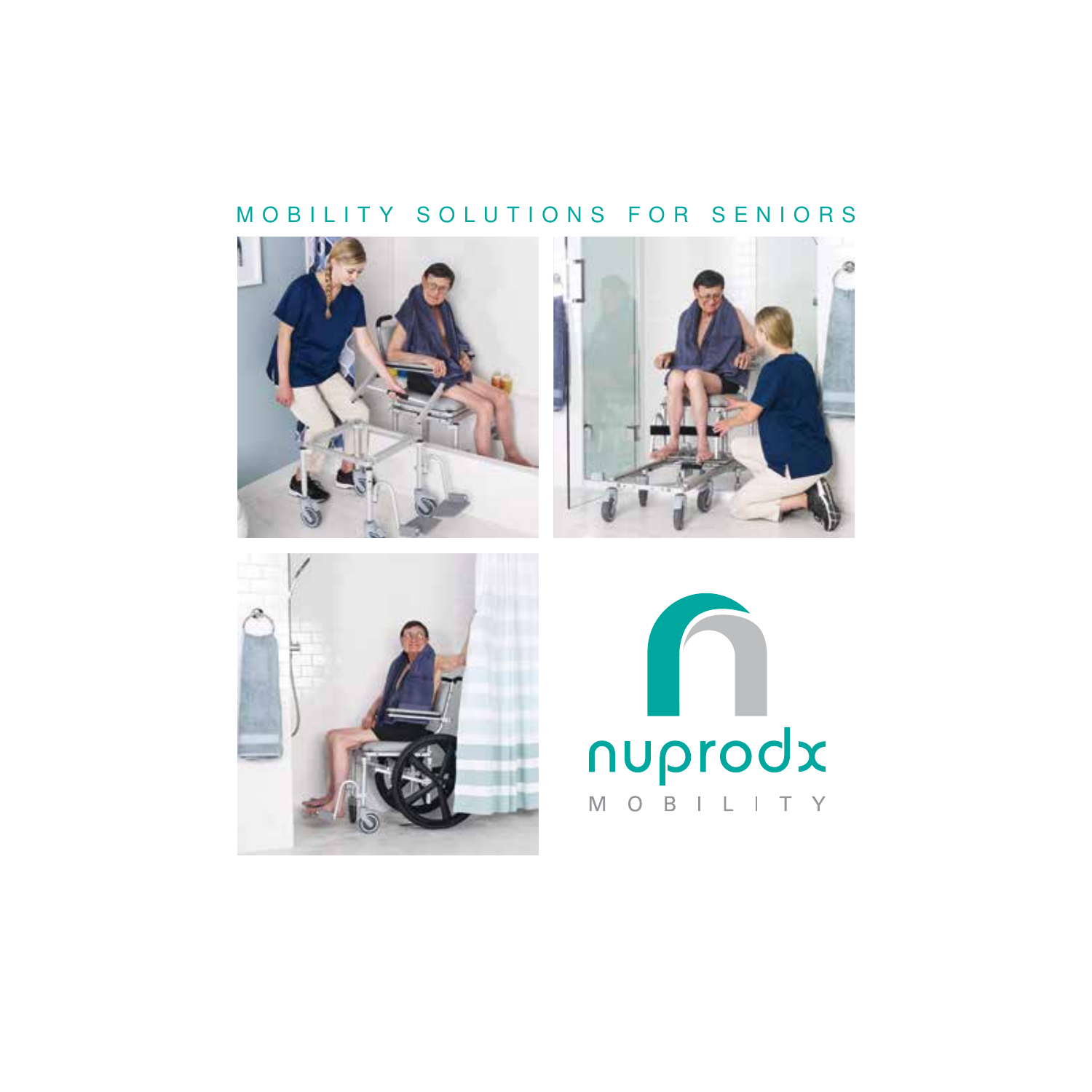## MAKING SENIOR LIFE SAFER AND MORE INDEPENDENT



#### **Key Benefits**

- Patented bridge technology\* improves safety by eliminating the need for seniors to climb or transfer into tubs and showers.
- Eliminates the need for expensive remodeling to make virtually any bathroom safer and more accessible.
- Designed for easy disassembly and portability for travel.

*\*US Patent 7,690,055 B2*

The Nuprodx Mobility line of chairs and chair systems helps to reduce the risk of accidental falls and injuries by providing safe transfers from beds, onto toilets and into tubs and showers. Nuprodx offers solutions for a wide range of customers, from highly independent users who need just a little extra stability to less mobile users who need more complete solutions. Nuprodx is designed to help seniors remain longer in their homes as well as to provide them with portable solutions for their travels.

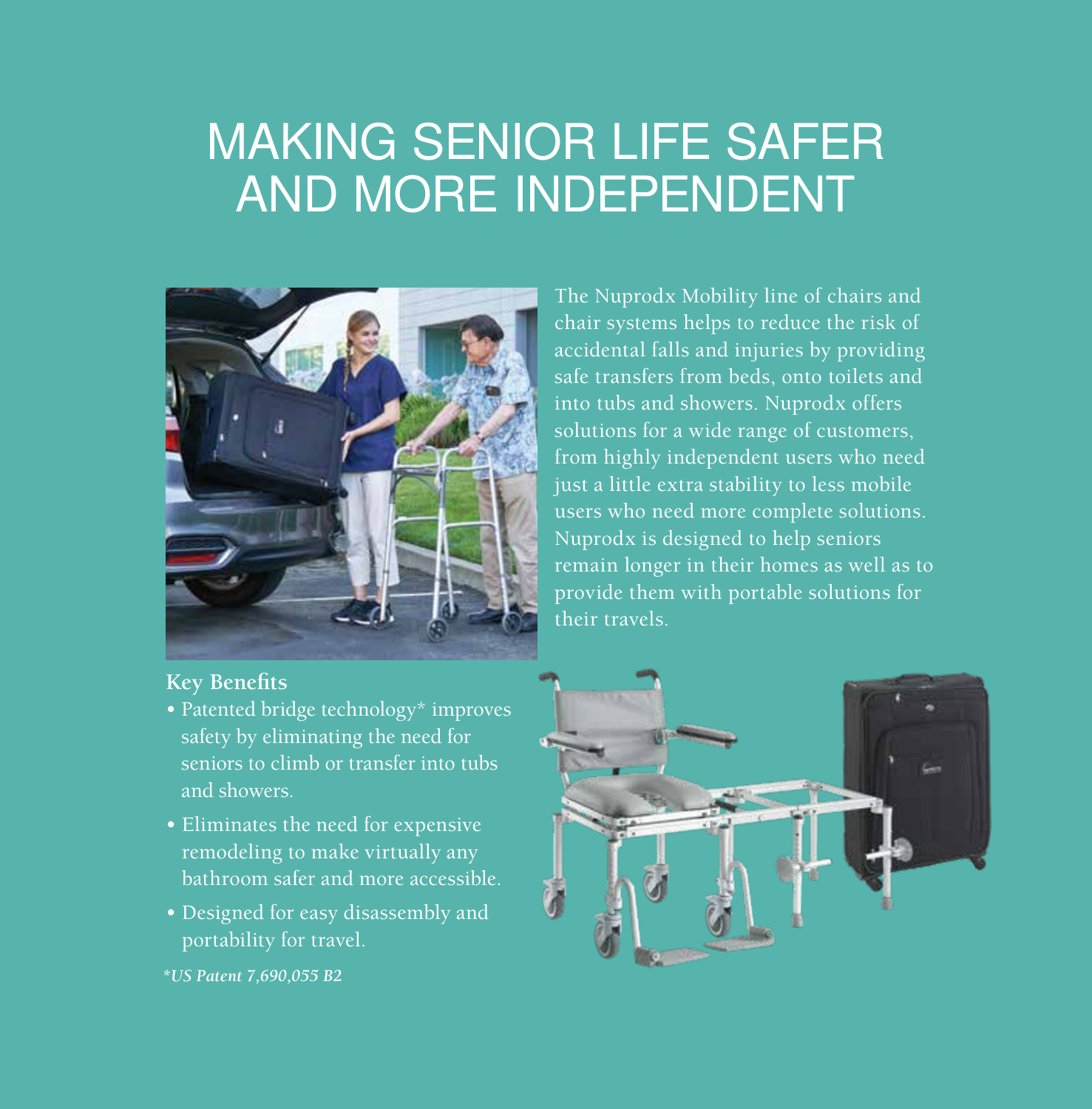# SAFETY IN THE BATHROOM

Nuprodx Mobility provides seniors with safety and convenience in and around the bathroom. With just one bedside lateral transfer into one of our chairs, Nuprodx users are able to move around the home freely, avoiding the need to transfer onto toilets or into tubs and reducing the risk of bathroom falls.



*Just one bedside* 







*Rolls over toilet to eliminate transfer*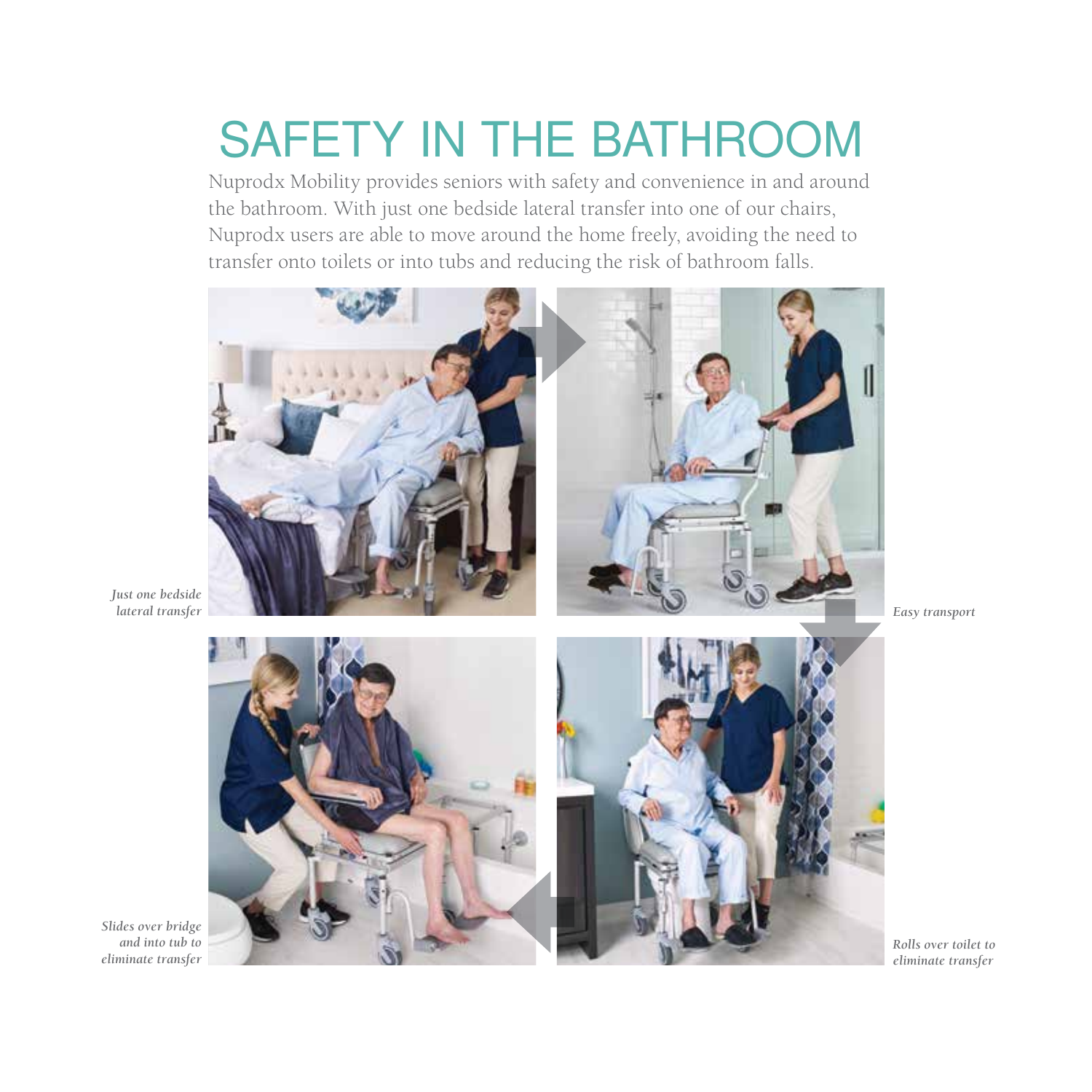## SOLUTIONS FOR ANY **BATHROOM**

**"A \$3000 solution to a \$30,000 problem"** *- Cara Colgin-Smith, Southwestern Medical Reps*





*Tub Slider system (MC6000 shown)*

> Nuprodx Mobility has a solution for just about any bathroom environment. Use your existing tub or shower without the need for an expensive re-model. The patented connector bridge allows users to slide into the tub without having to step over tub walls or be assisted through a manual transfer. Shower sliders fit through narrow shower entries and over step-in shower thresholds. For those with barrier-free showers, Nuprodx offers chairs that can be easily rolled in and out of the shower.



*Shower Slider System (MC6000RS shown)*

*Barrier-free shower solutions (MC4024 shown)*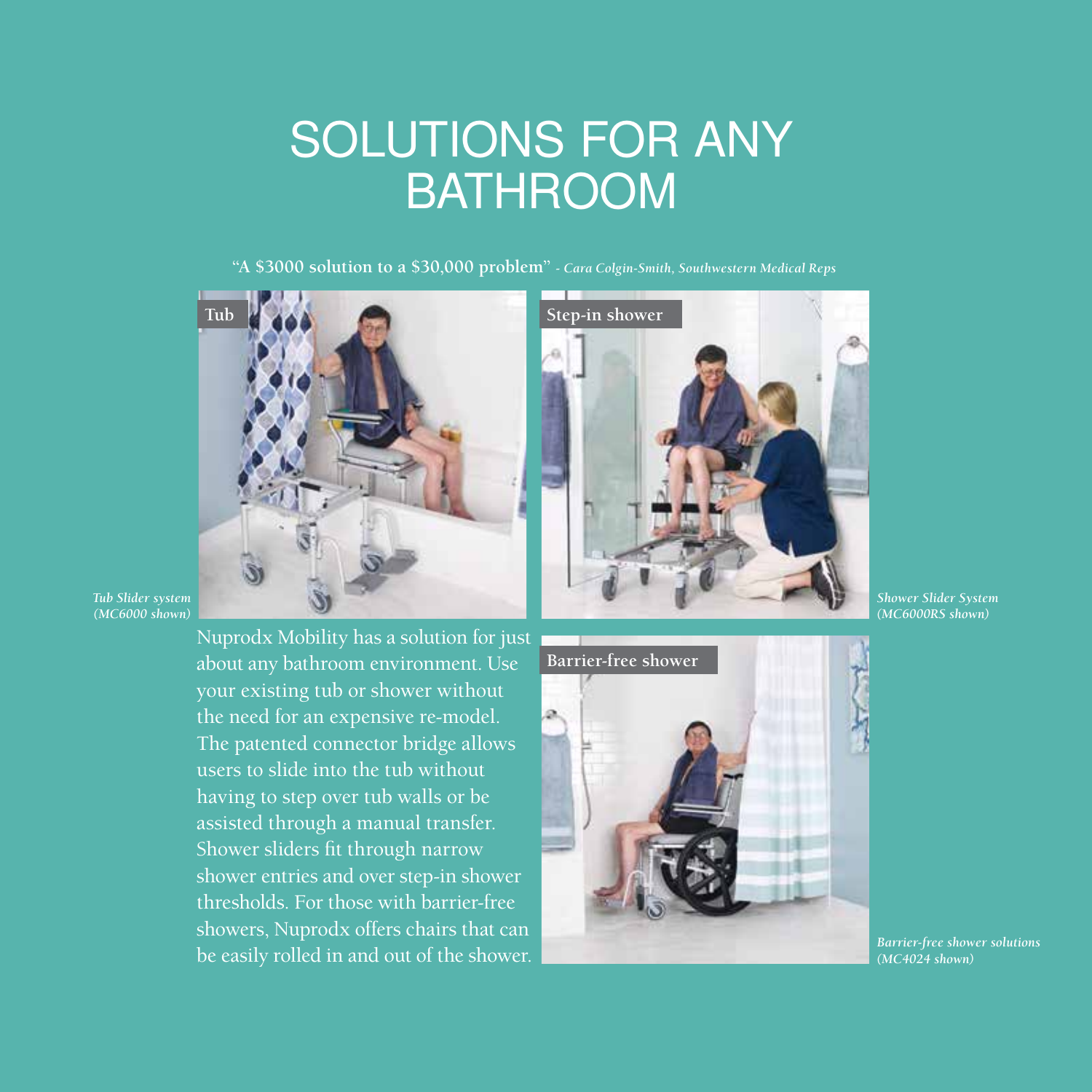# BENCH SLIDER SYSTEM

For seniors with high mobility who want more safety and convenience getting in and out of the tub—with or without caregiver assistance—the bench slider system is a perfect solution. Users can sit in the chair outside the tub, slide themselves over and across the tub wall, and close the shower curtain for privacy.